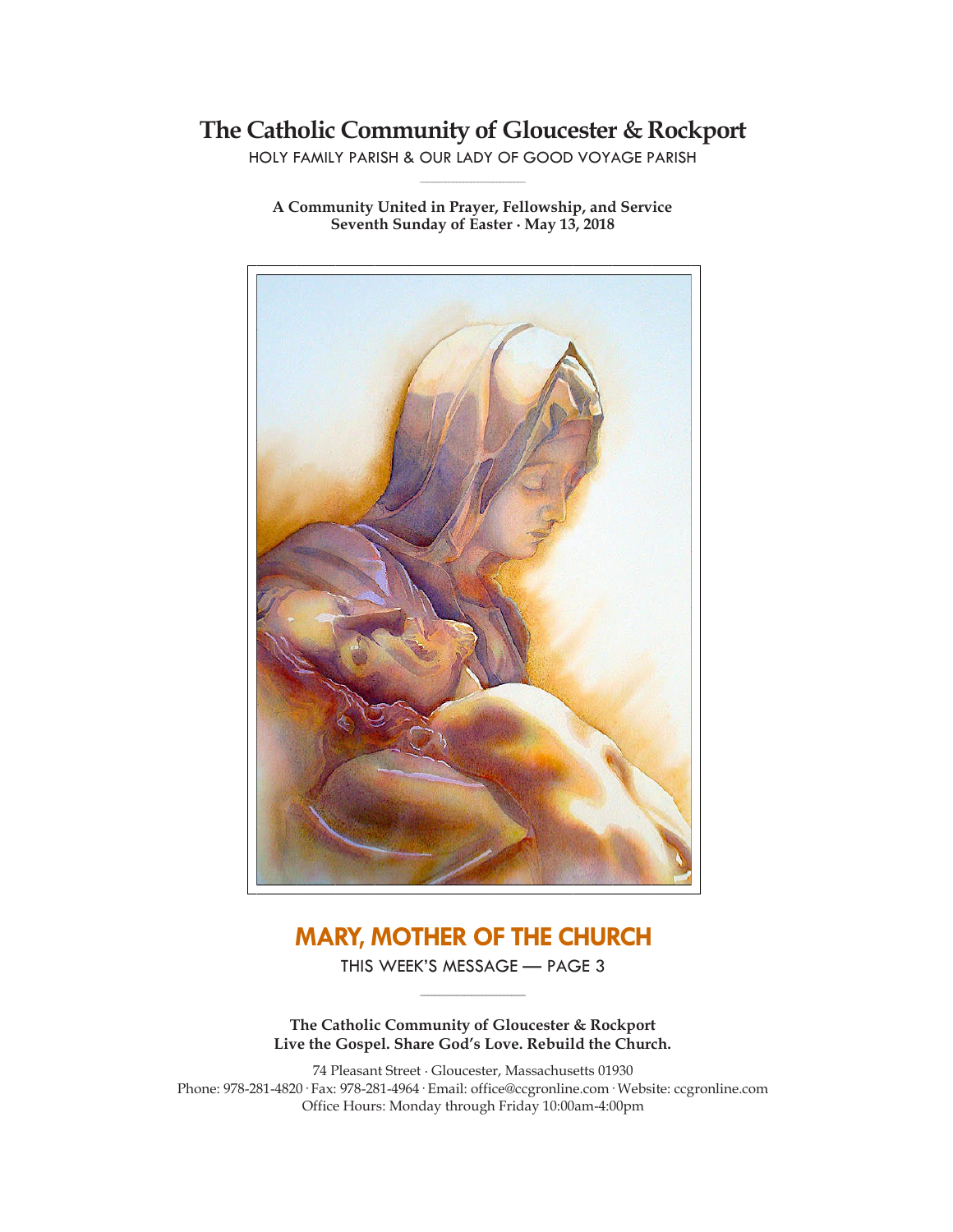### **FIRST HOLY COMMUNION 2018 \_\_\_\_\_\_\_\_\_\_\_\_\_\_\_\_\_\_\_\_\_**



# **Blessings & Congratulations!**

On behalf of the Catholic Community of Gloucester & Rockport, Father Jim wishes to congratulate the following children from Holy Family Parish and Our Lady of Good Voyage Parish who have successfully completed our program of preparation and who will receive their First Holy Communion this month:

Chase Albano John Anderson Jack Baez Nicholas Bilenchi Avigail Bouchard Janelle Brancaleone Meghan Buckley Brady Ciaramitaro Matthew Conners Sophia Cooke Connor Curley Sophia Drost Claire Dullea Merina Earl Giuseppe Ferrara Isabella Figurido Norah Fogarty Joseph Gavin Laycee Goodhue Jake Gucciardi Jackson Harnish

Isabelle Johnson Owen Kesterson Nicholas Koller Anthony Kozma Jonesy Lilly Natalee Loiacano Olivia Lottatore Adam Madruga Mackenzie Mahoney Jesse Mannino Ava Marino Finn McKay Nathan Medina Ian Morgan Jason Movalli Mylee Nicastro John Novello Luca Oliva Georgia Osier Delilah-Marie Parisi Ethan Parisi Saige Racofsky

Charlotte Randazza Collin Rife Kaylee Robertson Angela Russo Emma Sabia Luke Salah Anthony Sanfilippo Elyanna Sawulski Giavana Seniti Ethan Silva Michael Smith Sarah Soares Nathan Stanley Dominic Szyp Adam Taormina James Towne Allison Tuck Sabina Twalipo Cruz Viator Nicholas Whitten Abigail Wilson

During these past seven months, these sixty-four young fellow parishioners and their parents have prayed, studied, and grown together in prayer, fellowship, and service. They have learned together that disciples of all ages are called to live the Gospel, share God's love and mercy, and rebuild the Church. They are all well-prepared to receive the Body & Blood of the Risen Lord and to become faithful and faith-filled disciples!

The children who are receiving their First Holy Communion this year wish to thank their parents, families, and friends for their love, prayers, and support. In particular, they wish to express their appreciation to those who helped them prepare for their First Holy Communion: Father Jim Achadinha, Olga Alves, Rizza Anderson, Fernanda Brown, Phyllis Comeau, Carol Conlon, John Conlon, Angelica Duran, Mary Duran, Jenn Dort, Grace Figurido, Gerry Kippen, Yvonne LeBlanc, Sean Lilly, Jean Madruga, Mary Ellen McLeod, Marilyn Smith, Chris Smith, and especially Betsy Works.

Finally, please pray for all of our young fellow parishioners, their parents, and families so that they will continue to grow in faith, hope, and love; and that they will continue to join us for Mass on a regular basis. Please also pray in thanksgiving for our pastoral team and our dedicated volunteers who make these celebrations possible. Thank you for your prayers and support! May God bless you and your family!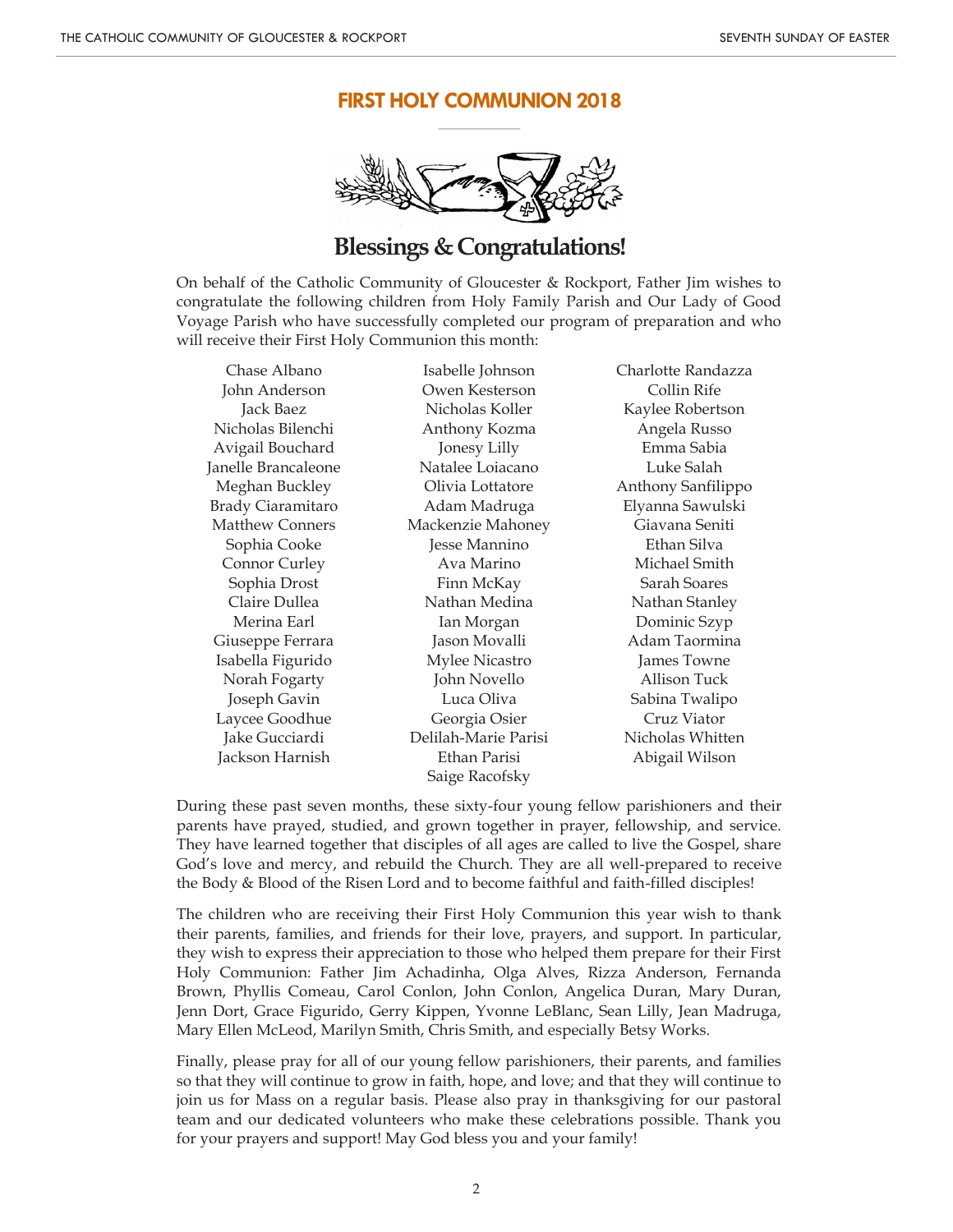#### **THIS WEEK'S MESSAGE \_\_\_\_\_\_\_\_\_\_\_\_\_\_\_\_\_\_\_\_\_**

# **Mary, Mother of the Church**

#### BY CLIFF GARVEY

Earlier this year, Pope Francis announced the creation of a new feast day in commemoration of the "Blessed Virgin Mary, Mother of the Church," which will be celebrated every year on the Monday after Pentecost Sunday. The new feast will be celebrated this year next Monday, May 21st. The Catholic Church's devotion to Mary as "Mother of the Church" is not new. For centuries, God's people have broadly venerated Mary's maternal care and protection for the Church. In addition, the Church in Argentina and in Poland, along with Saint Peter's Basilica, have long celebrated this feast day on their own. But it was not until 1964 that Blessed Pope Paul VI formally bestowed on Mary the title of "Mother of the Church."

In last week's message, we considered Mary's role as Mother of God, Mother of Christ, emissary of the Eternal Word, and bearer of the greatest gift, the greatest joy, and the greatest sorrow that the world has ever known. But what is Mary's vocation as Mother of the Church? Almost two decades ago, I was blessed to participate in a small group retreat with a local pastor in the White Mountains of New Hampshire. During Mass, the priest revealed an icon of the crucifixion which depicted the Suffering Christ, his Sorrowful Mother, and the Beloved Disciple. He preached simply but powerfully about how the Church began there, at the foot of the Cross, as Jesus entrusted his mother to his best friend, and his best friend to his mother. The Church began there, at the foot of the Cross, as the Blessed Mother and the Beloved Disciple wept, worshipped, and continued to believe that Jesus was the Son of God.

Mary is Mother of the Church because she is the Mother of God. Mary is also Mother of the Church because the disciples were entrusted into her maternal care. And Mary is Mother of the Church because she loves, nurtures, and prays for all of God's children, beyond all borders, across all ages, and for all time. In announcing the Feast of Mary, Mother of the Church, Pope Francis writes: "Mary became the tender Mother of the Church which Christ begot on the Cross...Christ, in turn, in the Beloved Disciple, chose all disciples as ministers of his love toward his Mother, entrusting her to them so they might welcome her with devoted affection." In this way, the Holy Father reminds us that Mary loves each of us as a mother loves her own child; and that we are called to love her with the same love that a child feels for their own mother.

In the Manual for Marian Devotion, we read: "Do not let your hearts be troubled, and let nothing upset you. Is it not I, your Mother, who is here?" If you have been blessed like me with a good, heroic, and selfless mother, then you already know what this means. Mary is always present, ever present, always praying, and forever praying — for you, for me, for our community, for our country, and for our troubled world. Mary is there at the beginning: Nazareth, Bethlehem, Cana, and Jerusalem. Mary is the first person to believe in Christ and his mission. Mary is there at the end: along the way of the Cross, at the foot of the Cross. When so many others fled, there she remained. Mary is there at the new beginning: among the first to believe in the Resurrection; as faith in the Risen Christ spreads among God's people; as the Early Church grows and reaches across the whole world. Mary is here now, too: always consoling, always encouraging, always praying, and always pointing the way to her Son.

Saint John Paul II writes: "Mary's exceptional pilgrimage of faith represents a constant point of reference for the Church, for individuals and for communities, for peoples and nations, and in a sense for all humanity." As May, Mary's Month, continues, let us ask Mary, Mother of God, to pray that each one of us has the courage to be who we are called to be and to do the things that we are called to do. Let us ask Mary, Mother of the Church, to help us become a community truly united in prayer, fellowship, and service. And let us ask Mary, Mother of God and Mother of the Church, to help us  $-$  as individuals and fellow parishioners  $-$  to live the Gospel, share God's love and mercy, and rebuild the Church in our small corner of the world. Amen!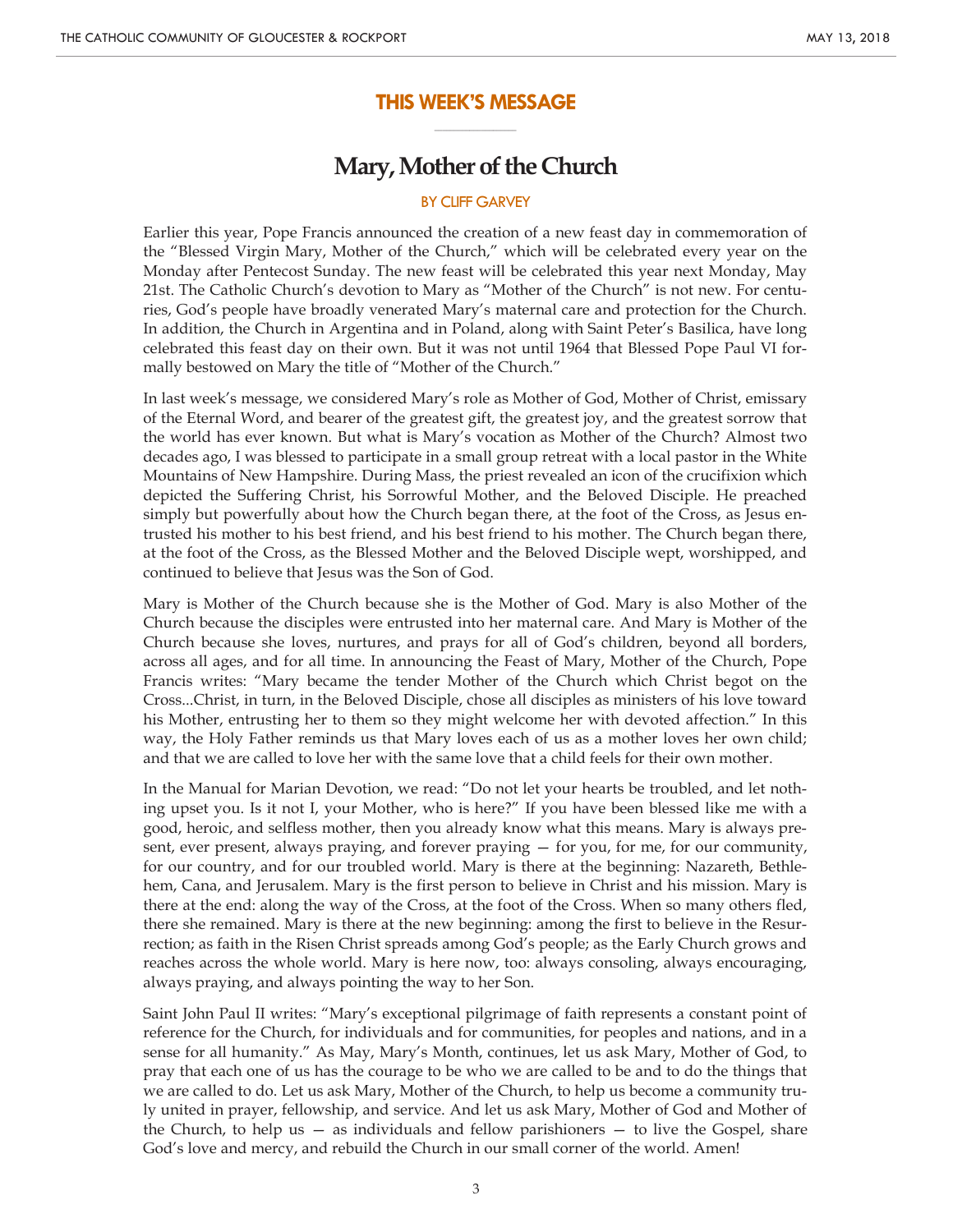#### **PRAYER, FELLOWSHIP, AND SERVICE \_\_\_\_\_\_\_\_\_\_\_\_\_\_\_\_\_\_\_\_**

## **HOLY FAMILY WOMEN'S GUILD JALAPENO'S RESTAURANT FUNDRAISER Thursday, May 24th· Begins at 4:30pm**

On Thursday, May 24th, all parishioners, friends, and guests of Holy Family Parish and the Catholic Community of Gloucester & Rockport are invited to join the Holy Family Women's Guild for a fundraising night at Jalapeno's Restaurant (located at 86 Main Street in Gloucester). Beginning at 4:30pm until closing, Jalapeno's will donate 10% of all dinner checks (including take-out orders) to Holy Family Parish! Please invite your family, friends, and neighbors for an evening of good food, fellowship, and fundraising for our beloved parish! For more information, please contact Lydia Bertolino at 978- 281-4279 or bertolino4@msn.com. Please join us! All are invited! All are welcome!

# **KNIGHTS OF COLUMBUS ANNUAL RED CROSS BLOOD DRIVE Friday, May 25th· 2:00pm—7:00pm**

The Knights of Columbus is a fraternal and charitable organization of Catholic men that serves the Catholic Community of Gloucester & Rockport at Holy Family Parish and Our Lady of Good Voyage Parish. The Knights meet on the second Tuesday of every month at 7:00pm in the Parish Center (located at 74 Pleasant Street in Gloucester).

In addition, the Knights of Columbus (Council 215) is sponsoring its Annual Red Cross Blood Drive on Friday, May 25th from 2:00pm until 7:00pm in Our Lady's Parish Hall. If you would like to participate in this most worthy cause, please register online at redcross.org or contact them by telephone at 1-800-RED-CROSS. All are welcome!

## **ONLINE RESOURCES FOR PRAYER Join us: ccgronline.com/prayer!**

Each day, all are invited to join us for a few moments of prayer and reflection at ccgronline.com/prayer. Our website features links to the Saint of the Day, Sharing the Word, and Sunday Soundbites, which are 90 second reflections based on the daily Mass readings and the lives of the saints. Our website also features an easy-to-use link for praying the Liturgy of the Hours online.

In addition, please join us every week for a new edition of Bringing Home the Word, a weekly newsletter for families that offers suggestions for prayer and reflection based on the Sunday Mass readings. Each issue includes words of wisdom from Pope Francis, along with reflections on the scriptures, spirituality, and the lives of saints. Every Saturday, a new edition of Bringing Home the Word is posted at ccgronline.com/news! All are welcome!

#### **PRAYER, FELLOWSHIP, AND SERVICE \_\_\_\_\_\_\_\_\_\_\_\_\_\_\_\_\_\_\_\_**

## **ASSISI PROJECT SPRING ICON RAFFLE Tickets Available Through June 17th**

Through Father's Day weekend, the Assisi Project is sponsoring its Annual Spring Raffle for a beautiful hand painted icon of Our Blessed Mother. Throughout the Christian world, icons are venerated as windows into heaven and are known to be powerful instruments of divine grace and miracles. This particular icon was handcrafted in Greece using traditional tempera paints and gold leaf. It was blessed on the relics of Saint Spyridon the Wonderworker, a third century saint whose incorrupt relics are believed to be the source of countless miracles.

All proceeds from the Assisi Project's Annual Spring Raffle will be donated to the Saint Vincent de Paul Society. A donation of \$1.00 per ticket is requested. We hope to raise \$2,000! Tickets can be purchased at various weekday and weekend Masses, at our parish office, and by contacting Cliff Garvey at cgarvey@ccgronline.com or 978-281-4820. For more information about the Assisi Project and its good work in our parishes, please contact Cliff or visit our website: assisiproject.com. Thank you for your generous support! May the Risen Lord give you peace!

#### **PASTOR'S MESSAGE OF THANKS TO SOME VERY SPECIAL PEOPLE**

Some weeks, it seems that the entirety of our weekly newsletter should be given over to thanking the countless fellow parishioners, friends, and volunteers who make possible all of the good, holy, and sometimes miraculous things that happen in the Catholic Community of Gloucester & Rockport!

This week, I wish to thank Betsy Works and her team of volunteers (see page 2) who did such an amazing job in preparing our young disciples for First Holy Communion. Betsy's dedication, hard work, and boundless creativity made this year's program perhaps the most inspiring of my priesthood. And our catechists and volunteers are unmatched in their devotion to this important ministry! Thank you for a job well done!

In addition, I wish to thank Cliff Garvey, along with members of the Legion of Mary and the Assisi Project for making last weekend's "Spring Day of Prayer" so special. More than 75 parishioners, friends, and guests from Gloucester, Rockport, and beyond joined us! Cliff's reflections on Mary as Mother of God and Mother of the Church were universally praised and were printed in our newsletter and posted online. I am eternally grateful for his commitment, good work, and best friendship. Special thanks also go to everyone who helped with our delicious picnic lunch! Peace and blessings! — Father Jim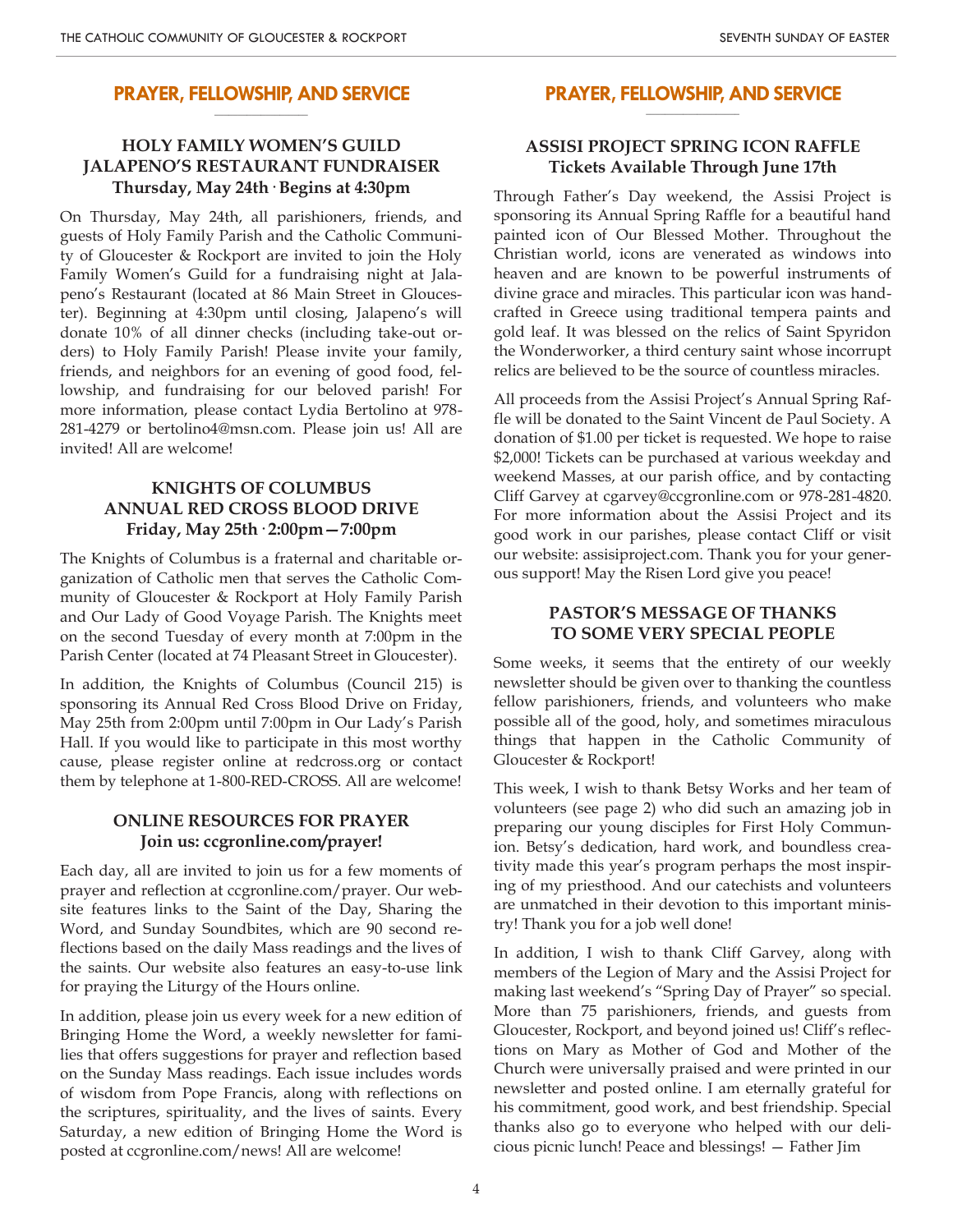#### **OUR MASS INTENTIONS \_\_\_\_\_\_\_\_\_\_\_\_\_\_\_\_\_\_\_\_\_**

#### **MAY 12—MAY 20, 2018**

| Saturday, May 12                           | Vigil · Seventh Sunday of Easter |
|--------------------------------------------|----------------------------------|
| 4:00pm · Saint Ann                         | All Mothers                      |
| 6:00pm · OLGV                              | All Mothers                      |
| Sunday, May 13                             | <b>Seventh Sunday of Easter</b>  |
| 7:00am · OLGV                              | All Mothers                      |
| 8:15am · Saint Ann                         | All Mothers                      |
| 10:00am · Saint Joachim                    | All Mothers                      |
| $11:45$ am $\cdot$ OLGV                    | All Mothers                      |
| 5:00pm · Saint Ann                         | All Mothers                      |
|                                            | <b>Seventh Week of Easter</b>    |
| Monday, May 14<br>$8:00$ am $\cdot$ OLGV   | Elja Costa Rita                  |
| Tuesday, May 15<br>8:00am · Saint Joachim  | Geraldo Nigro                    |
| Wednesday, May 16<br>8:00am OLGV           | Manuel I. Garcia                 |
| Thursday, May 17<br>8:00am · Saint Joachim | Norman Taylor                    |
| Friday, May 18<br>$8:00$ am $\cdot$ OLGV   | Santo Militello                  |
| Saturday, May 19<br>8:00am · Saint Ann     | Herbert & Marie Attaya           |
| Saturday, May 19                           | Vigil · Pentecost Sunday         |
| 4:00pm · Saint Ann                         | Thomas & Rose Lupo               |
| 6:00pm · OLGV                              | The Bruni Family                 |
| Sunday, May 20                             | <b>Pentecost Sunday</b>          |
| 7:00am · OLGV                              | Stephen Pina                     |
| 8:15am · Saint Ann                         | Joseph & Nina Randazza           |
| 10:00am · Saint Joachim                    | Pietro Noto                      |
| 11:45am · OLGV                             | <b>Crowning Mass</b>             |
| 5:00pm · Saint Ann                         | Mass for the People              |

#### **OUR WEEKLY GIFTS \_\_\_\_\_\_\_\_\_\_\_\_\_\_\_\_\_\_\_\_\_**

#### **HOLY FAMILY PARISH Weekend of May 5th—May 6th**

| <b>Weekly Offerings</b>                                                                                                                                                                                                                                                                          | \$6,668.00  |
|--------------------------------------------------------------------------------------------------------------------------------------------------------------------------------------------------------------------------------------------------------------------------------------------------|-------------|
| <b>Electronic Donations</b>                                                                                                                                                                                                                                                                      | \$878.00    |
| <b>Total Offerings</b>                                                                                                                                                                                                                                                                           | \$7,546.00  |
| Second Collection                                                                                                                                                                                                                                                                                | N/A         |
| <b>Grand Annual Collection</b>                                                                                                                                                                                                                                                                   | \$44,375.00 |
| $\mathbf{r}$ and $\mathbf{r}$ and $\mathbf{r}$ and $\mathbf{r}$ and $\mathbf{r}$ and $\mathbf{r}$ and $\mathbf{r}$ and $\mathbf{r}$ and $\mathbf{r}$ and $\mathbf{r}$ and $\mathbf{r}$ and $\mathbf{r}$ and $\mathbf{r}$ and $\mathbf{r}$ and $\mathbf{r}$ and $\mathbf{r}$ and $\mathbf{r}$ and |             |

Thank you for your generous support of Holy Family Parish!

#### **OUR LADY OF GOOD VOYAGE PARISH Weekend of May 5th—May 6th**

| <b>Weekly Offerings</b> | \$2,730.00  |
|-------------------------|-------------|
| Electronic Donations    | \$80.00     |
| <b>Total Offerings</b>  | \$2,810.00  |
| Second Collection       | N/A         |
| Grand Annual Collection | \$33,375.00 |

Thank you for your generous support of Our Lady of Good Voyage Parish!

#### **SANCTUARY GIFTS**

At each of the churches in the Catholic Community of Gloucester & Rockport, sanctuary flowers, sanctuary candles, and altar gifts (hosts & wine) can be donated for a special intention or in memory of a departed loved one. The requested donation for flowers is \$250. The requested donation for altar gifts is \$175. The requested donation for a sanctuary candle is \$25. This week, donations were offered for the following intentions:

> In Memory of Giovanni DiStefano Sanctuary Candle· Saint Joachim Church

> In Memory of Salvatore Randazza Sanctuary Candle· Saint Anthony Chapel

In Memory of Manuel I. Garcia Sanctuary Flowers· Our Lady of Good Voyage Church

For more information about donating sanctuary candles, flowers, or gifts in memory of a deceased family member, friend, or loved one, please contact Melissa Unis at 978- 281-4820 or office@ccgronline.com. Thank you for your generous support of the Catholic Community of Gloucester & Rockport! May God bless you and your family!

### WE**SHARE**

Safe & Secure Electronic Giving Learn more: ccgronline.com/news!